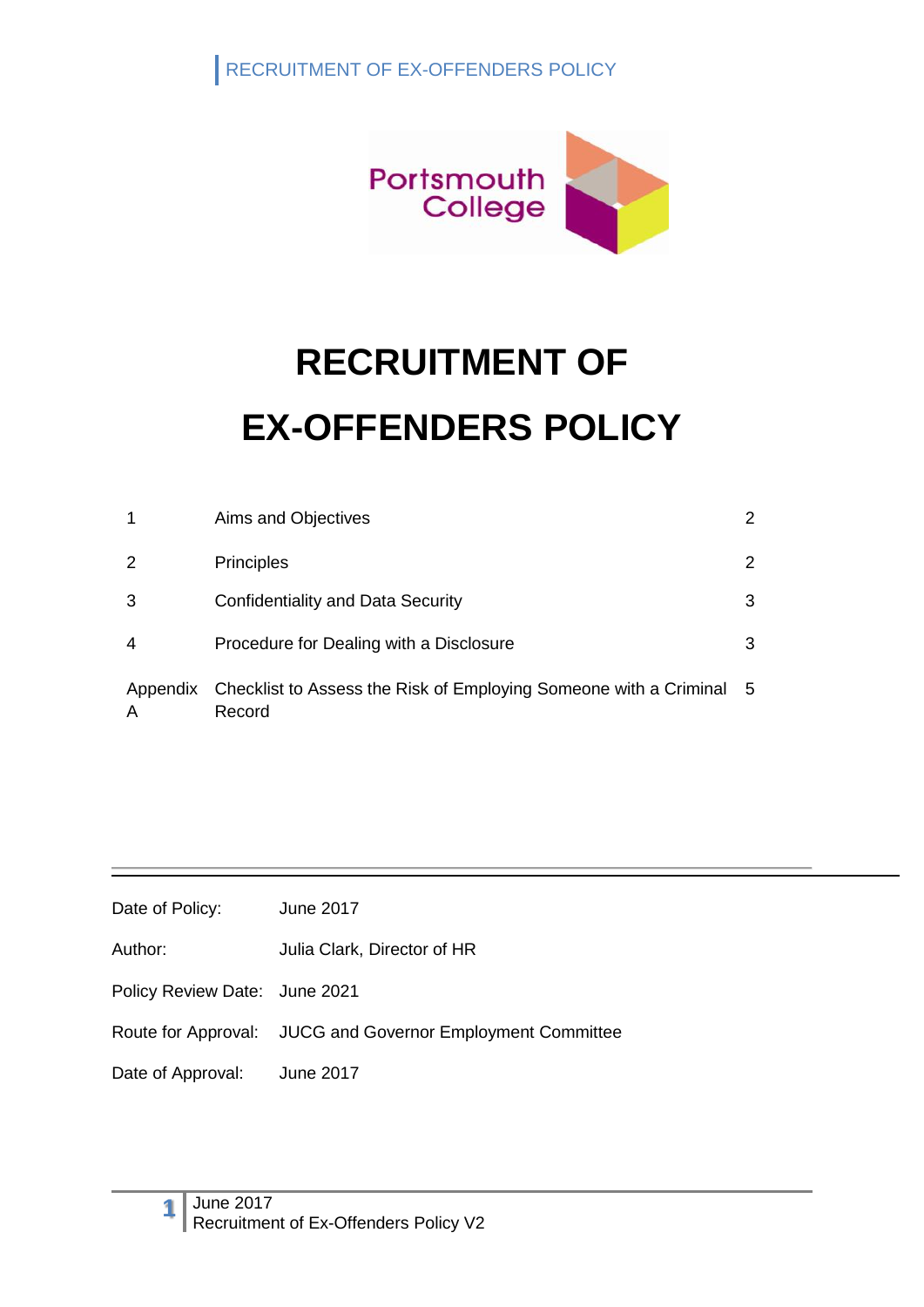#### **1. Aims and Objectives**

- 1.1 Portsmouth College is committed to the fair treatment of its staff, potential staff or users of its services in accordance with the College's Equality, Diversity and Inclusion Policy, and welcomes applications from a wide range of candidates, including those with criminal records.
- 1.2 This policy applies to all applicants applying for ether paid employment or volunteering at the College and is made available to all applicants at the outset of the recruitment process. Where the term 'applicant' has been used, this can denote job applicants as well as volunteers.
- 1.3 Portsmouth College complies fully with the DBS Code of Practice and undertakes to treat all applicants fairly. The College will not discriminate unfairly against any individual on the basis of a conviction or other information revealed.
- 1.4 The aims of this policy are fundamentally achieved through the effective adoption of our College policies and procedures, but with particular reference to:
	- Staff Recruitment and Selection Policy and Procedure
	- Safer Recruitment Policy
	- Equality, Diversity and Inclusion Policy
- 1.5 The College actively promotes equality of opportunity for all. The College selects all candidates for interview on the basis of their skills, qualifications and experience.

#### **2. Principles**

- 2.1 To meet our safeguarding obligations, an enhanced Disclosure and Barring Service (DBS) check to include a check of the barred list, as well as any overseas checks, are undertaken as part of the recruitment process for all new staff and volunteers.
- 2.2 As Portsmouth College is an educational establishment, it is permitted to ask whether an applicant has any convictions, cautions, reprimands or final warnings which would not be filtered in line with current guidance, as defined by the Rehabilitation of Offenders Act 1974 (Exceptions) Order 1975 as amended in 2013.
- 2.3 It is a criminal offence for a barred individual to apply for a role which is classed as regulated activity (i.e. involves working with children and/or adults at risk).
- 2.4 Job adverts and recruitment packs contain a statement to the effect that a Disclosure will be requested in the event of an individual being offered a position, so that applicants are aware.
- 2.5 This policy is displayed on our website within our staff vacancy pages so that applicants are aware that a criminal record will not necessarily bar an individual from being offered a position. This will depend on the nature of the position and the circumstances and background of the offence(s). We also include within our recruitment pages the Safer Recruitment Policy and the DBS Code of Practice.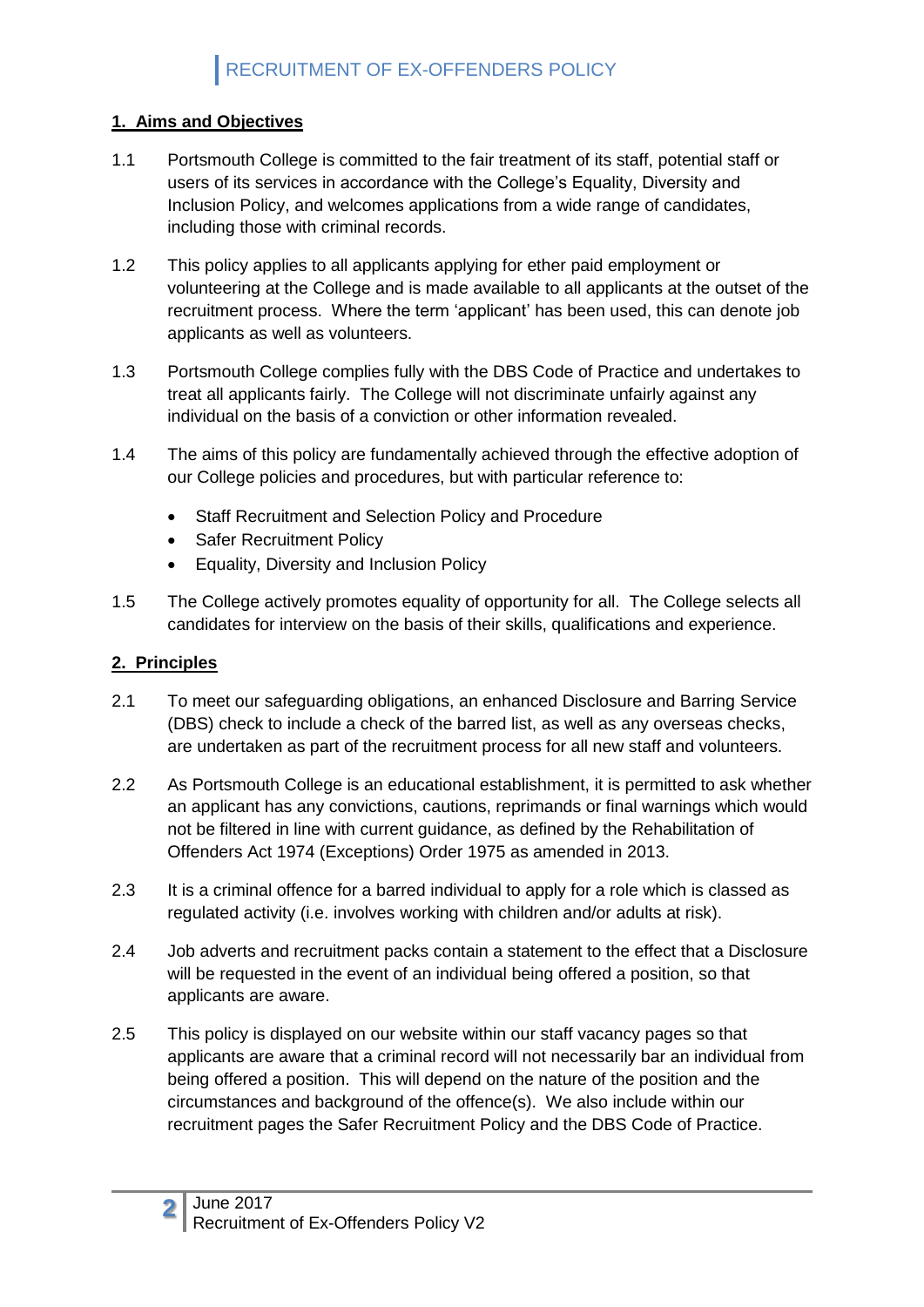- 2.6 On our application form, we advise all applicants we will undertake an Enhanced Disclosure from the Disclosure and Barring Service for all posts, to include the barred list and therefore we ask for applicants to put in writing the HR Director full details of any convictions, cautions, reprimands or final warnings which would not be filtered in line with current legislation. An assessment of the disclosure is then undertaken to assess if this would make them an unsuitable applicant.
- 2.7 Where appropriate, we will ensure that confidential and measured discussion takes place on the subject of any offences or other matters that may be relevant to the position. Failure to reveal information that is directly relevant to the position sought could lead to the withdrawal of an offer of employment, or the termination of employment if employment has already commenced.

#### **3. Confidentiality and Data Security**

- 3.1 Disclosure information will not be passed onto anyone not authorised to see it and will be considered only for the purpose for which it was obtained. The College will not keep any photocopy or other image of the Disclosure or any representation of the contents of a Disclosure without the consent from the individual, in line with the DBS Code of Practice.
- 3.2 Applicants who have resided abroad for 6 months or more within the last 5 years may be required to complete a consent form, agreeing the Personnel Department to release personal information to a third party to obtain an oversees criminal records check.

#### **4. Procedure for Dealing with a Disclosure**

- 4.1 All applicants who have a criminal record, including convictions, cautions, reprimands and final warnings which would not be filtered in line with current guidance, must provide full details including the context of the offence. This information must be sent in a sealed envelope to the Personnel Department with their job application form if applying for a job, or with their volunteering application form, marked for the attention of the HR Director.
- 4.2 Should the individual be shortlisted for interview or for potential volunteering, the HR Director, in liaison with Chair of the interviewing panel, will assess the information contained within the letter by completing the College's checklist to assess the risk of employing someone with a criminal record (see appendix A).
- 4.3 Where the offence is considered serious enough to bar an individual from employment or volunteering, the HR Director will inform the individual that the College will be unable to take their application further.
- 4.4 In other cases where the offence/s are not considered serious enough to bar an individual from employment or volunteering, the applicant will be called for interview. The applicant will be expected to discuss the relevant conviction either in a separate interview with the HR Director, or as part of the standard interview.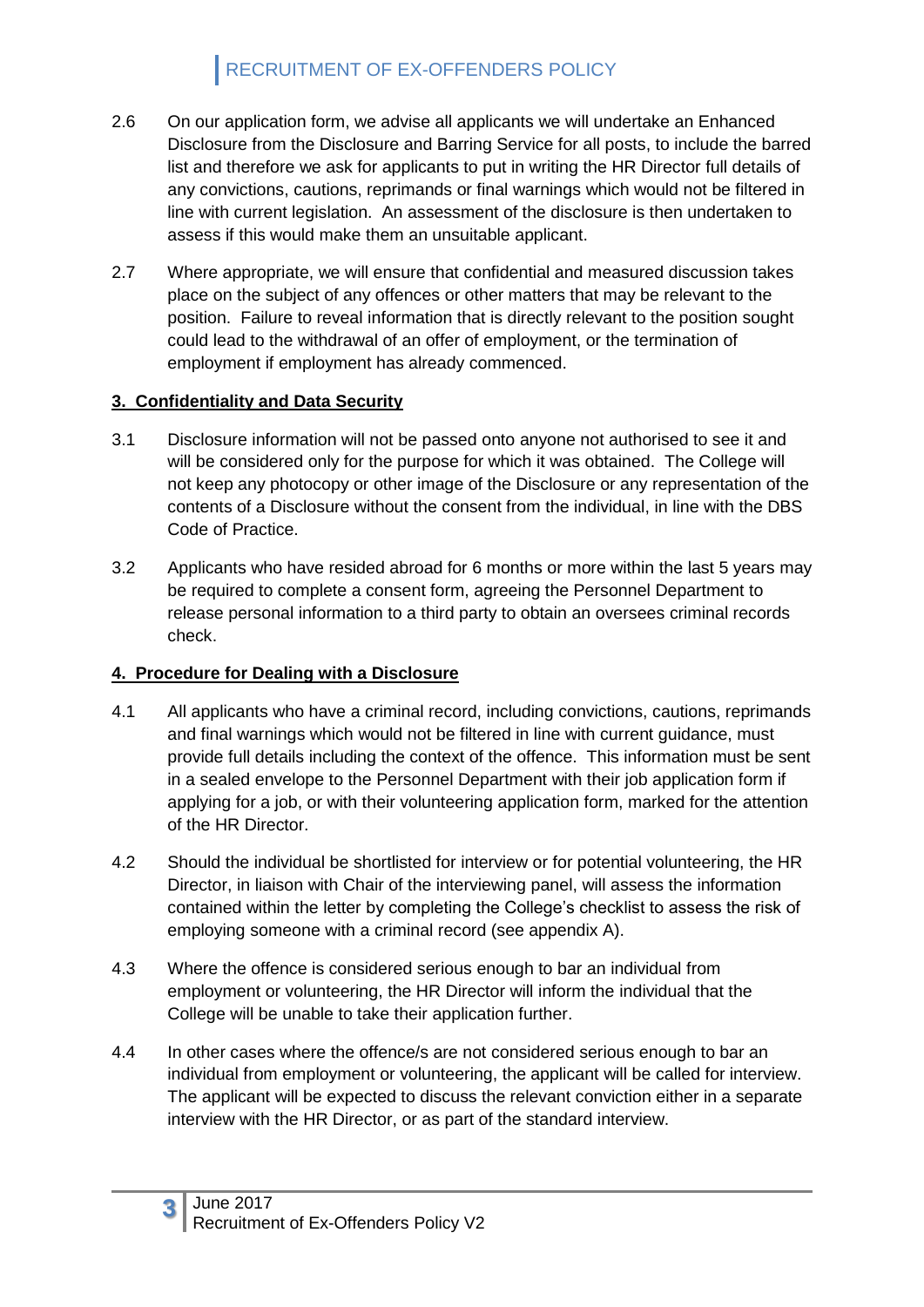- 4.5 Where the interview panel which to appoint an applicant with a criminal record, the HR Director will decide whether any further action should be taken.
- 4.6 As with all new members of staff, the College will obtain an enhanced Disclosure and Barring Service check, including any relevant overseas checks once the applicant has been given a conditional offer. All offers of employment are subject to the relevant employments checks as outlined in the Safer Recruitment Policy.
- 4.7 Where information is received from the DBS that has not been provided by the applicant, or contradicts the information they have previously provided, the College will arrange to meet with the individual to discuss the information received.
- 4.8 Failure to provide information or providing inaccurate information could result in the College withdrawing the offer of employment. The final decision will be made by the Principal.
- 4.9 Should an existing member of staff receive a conviction following an issue of their contract of employment, they are contractually obliged to submit details of the offence to the HR Director as soon as possible.
- 4.10 Similar steps will be taken with regard to volunteering however, no offer of volunteering will be made until a satisfactory DBS checked has been received by the College, along with references and qualification checks.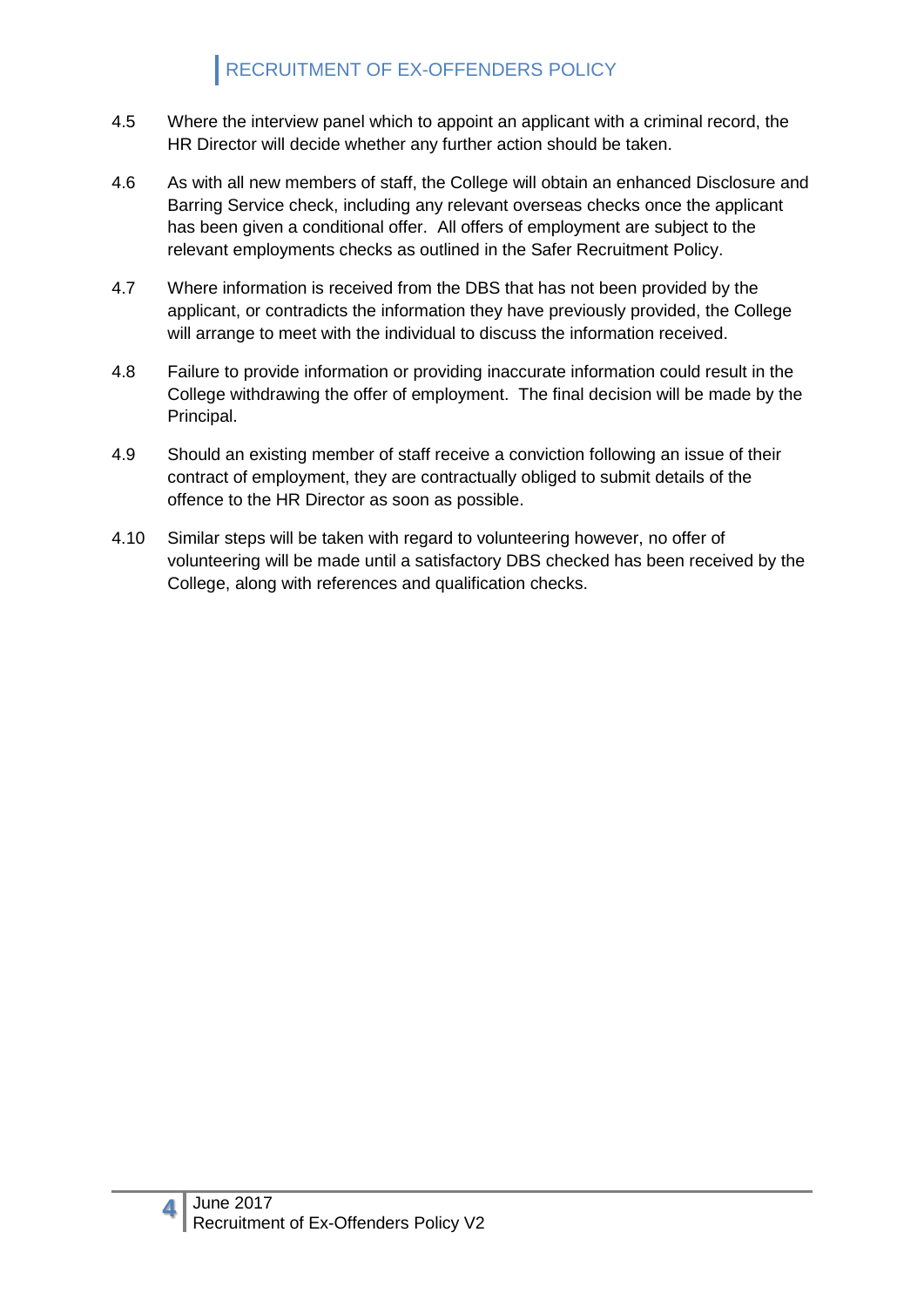#### **Appendix A**

#### **Checklist to Assess the Risk of Employing Someone with a Criminal Record**

Candidate's Name: \_\_\_\_\_\_\_\_\_\_\_\_\_\_\_\_\_\_\_\_\_\_\_\_\_\_\_\_\_\_\_\_\_\_\_\_\_\_\_\_\_\_\_\_\_

Post Applied for: \_\_\_\_\_\_\_\_\_\_\_\_\_\_\_\_\_\_\_\_\_\_\_\_\_\_\_\_\_\_\_\_\_\_\_\_\_\_\_\_\_\_\_\_\_\_\_\_

| Question                                           | <b>Comments</b> |
|----------------------------------------------------|-----------------|
| Consider the seriousness of the offence and its    |                 |
| relevance to the safety of the students, staff and |                 |
| other users of the College                         |                 |
| The length of time since the offence occurred      |                 |
| Any relevant information offered by the applicant  |                 |
| about the circumstances which led to the           |                 |
| offence being committed, for example, the          |                 |
| influence of domestic or financial difficulties    |                 |
| Whether the offence was a one-off or part of a     |                 |
| history of offending                               |                 |
| Whether the offence has been decriminalised by     |                 |
| Parliament                                         |                 |
| The country in which the offence was               |                 |
| committed. Some activities are offences in         |                 |
| Scotland and not in England and Wales or vice      |                 |
| versa                                              |                 |
| The degree of remorse or otherwise, expressed      |                 |
| by the applicant and their motivation to change    |                 |
| Will the nature of the job present any             |                 |
| opportunities for the post holder to reoffend in   |                 |
| the course of their work?                          |                 |
|                                                    |                 |

Decision: As a result of conducting this risk assessment, I conclude the above named person:

**MAY / MAY NOT** commence work (delete as appropriate)

Signed: \_\_\_\_\_\_\_\_\_\_\_\_\_\_\_\_\_\_\_\_\_\_\_\_\_\_\_\_\_\_\_\_\_\_\_ Date: \_\_\_\_\_\_\_\_\_\_\_\_\_\_\_\_\_\_\_\_\_